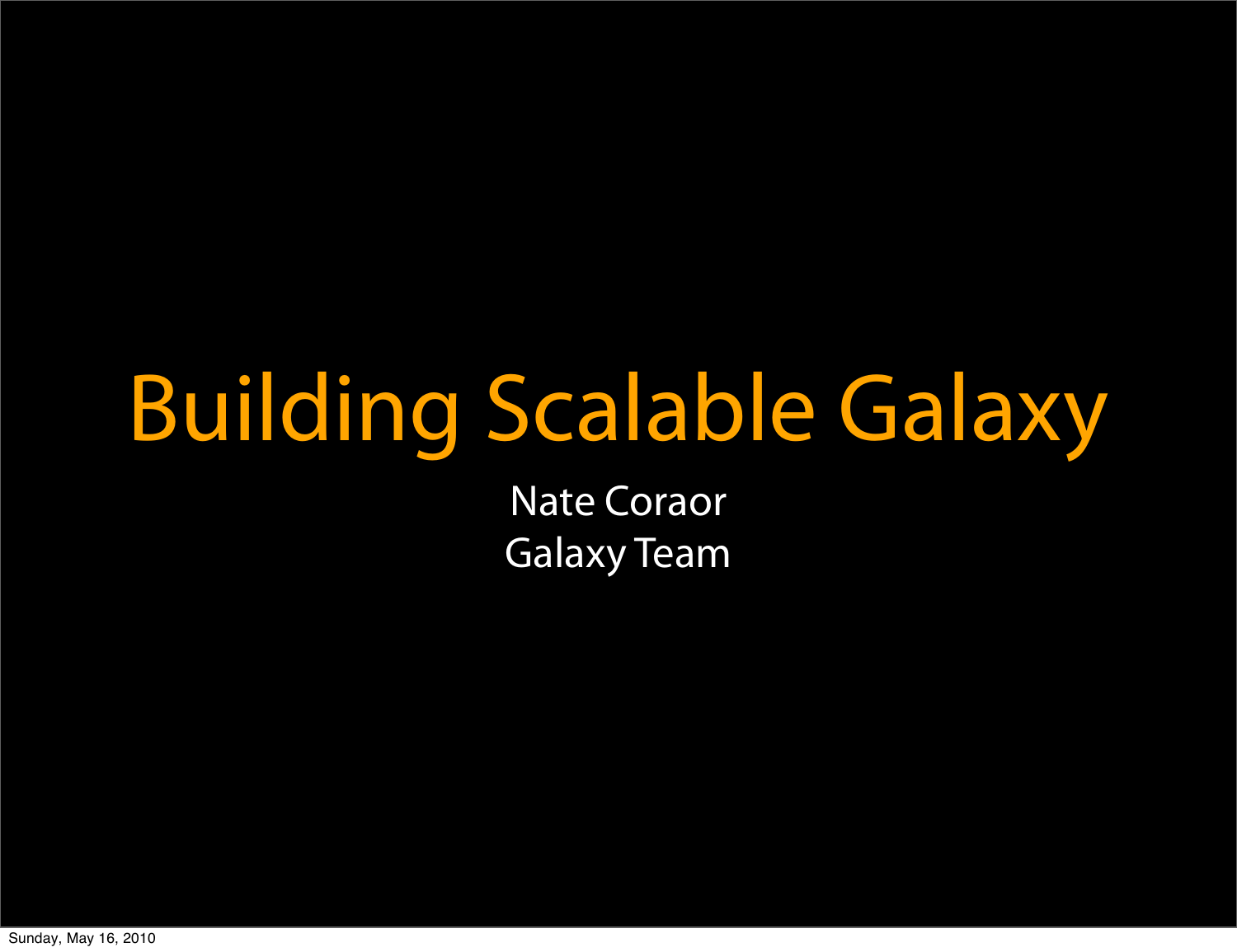#### Galaxy runs out of the box!

- Simple download, setup, and install design:
	- $\frac{0}{0}$  hg clone ...
	- % sh setup.sh
	- $%$  sh run.sh
- Great for development!
- Not designed to support multiple users in a production environment with default configuration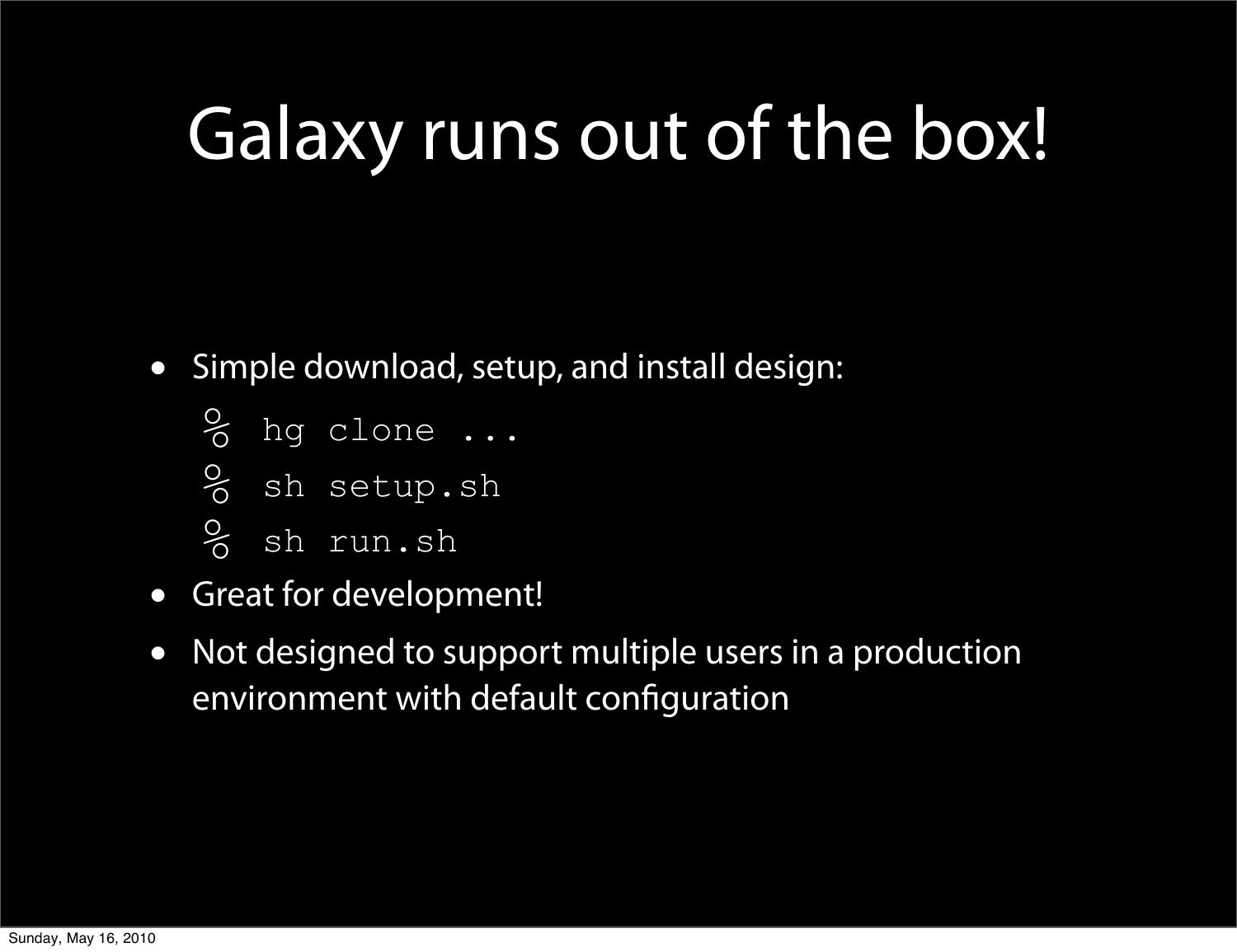# But more powerful scenarios are supported

- By default, Galaxy uses:
	- SQLite
	- Built-in HTTP server for all tasks
	- Local job runner
	- Single process
	- Simplest error-proof configuration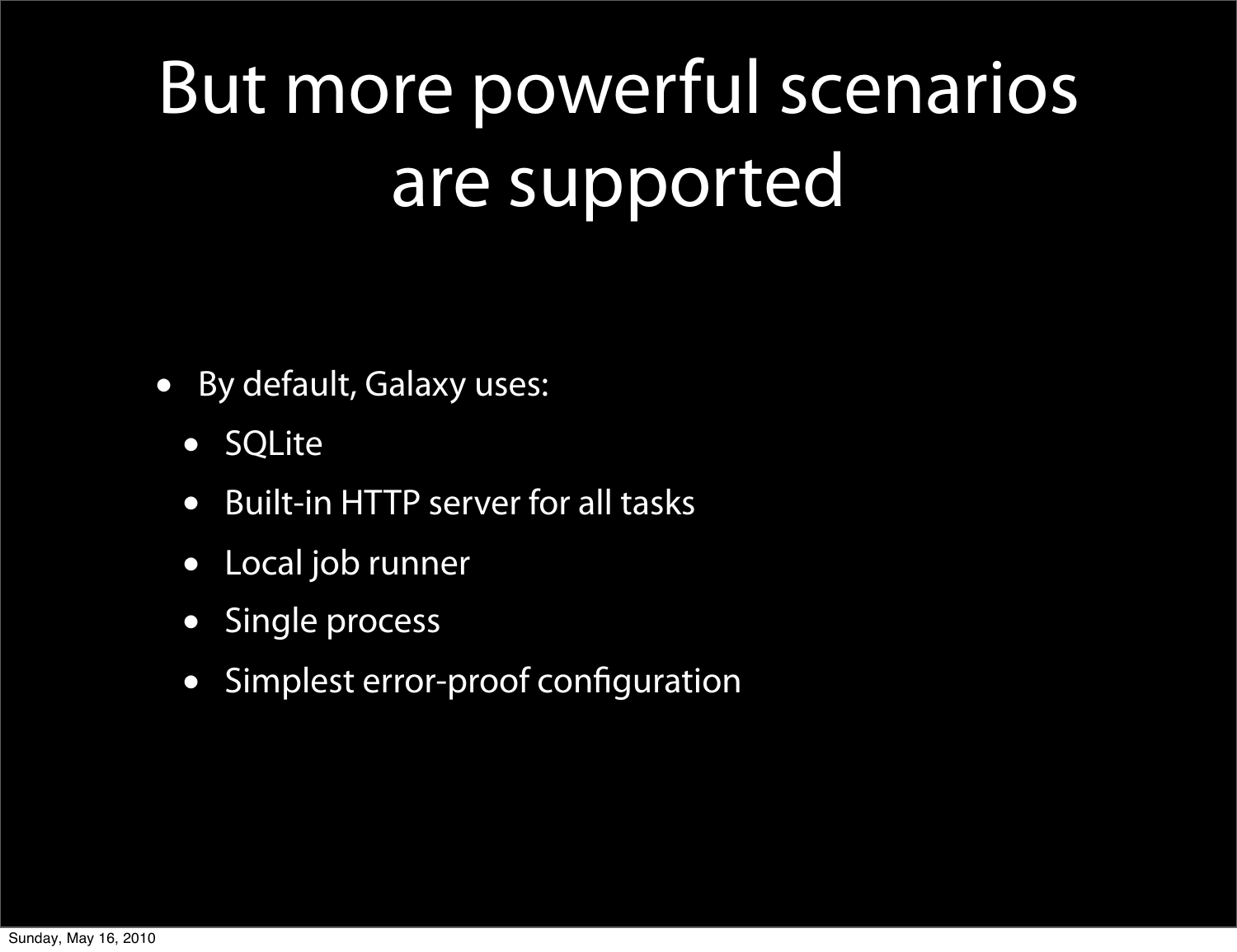# Groundwork for scalability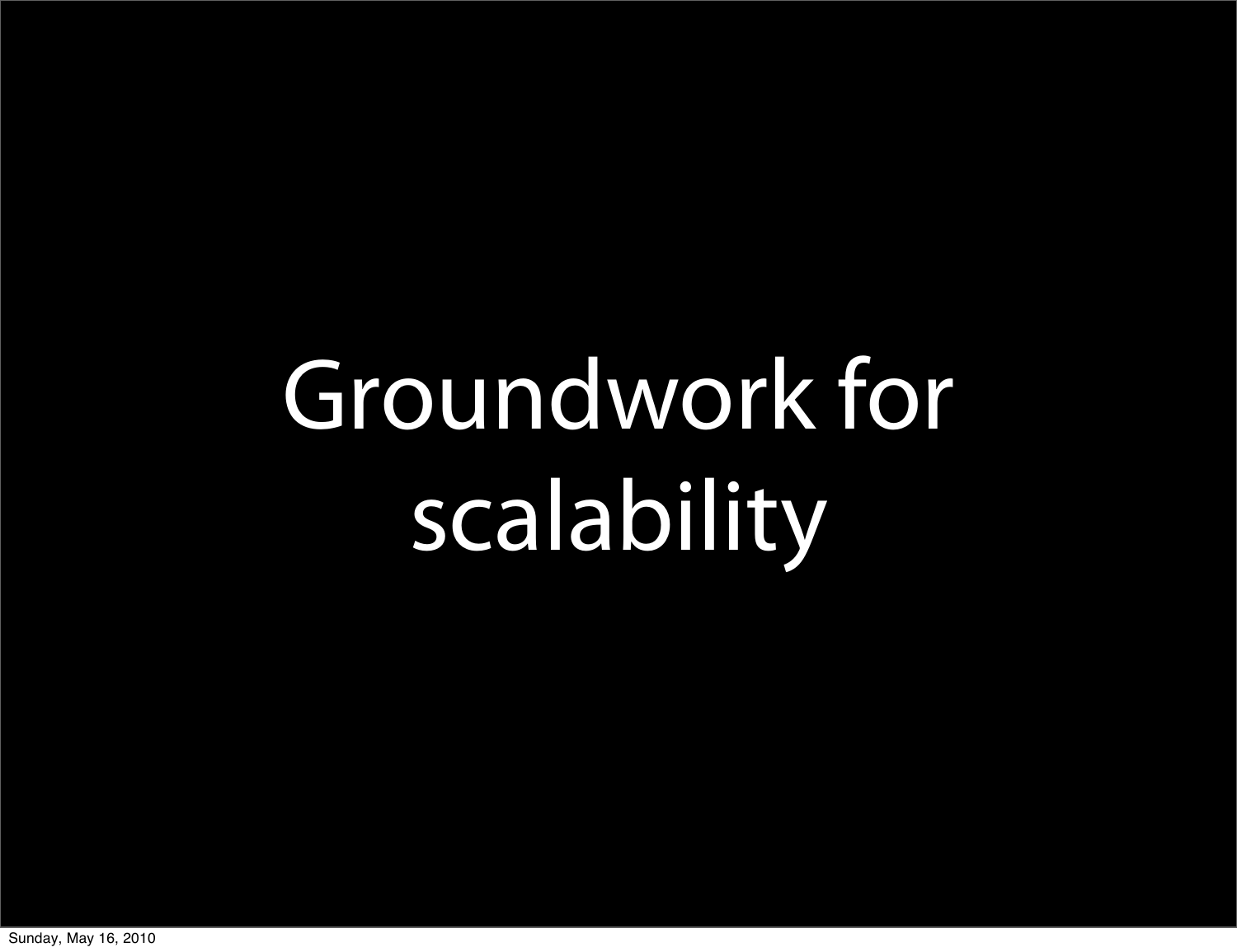#### Start with a clean environment

- Galaxy becomes a managed system service
- Give Galaxy its own user
- Don't share database or db users
- Make sure Galaxy is using a clean Python interpreter: virtualenv, or compile your own
- Galaxy can be housed in NFS or other cluster/network filesystems (has been tested w/ GPFS)
- Set 'TEMP=/galaxy\_dist/database/tmp' in the environment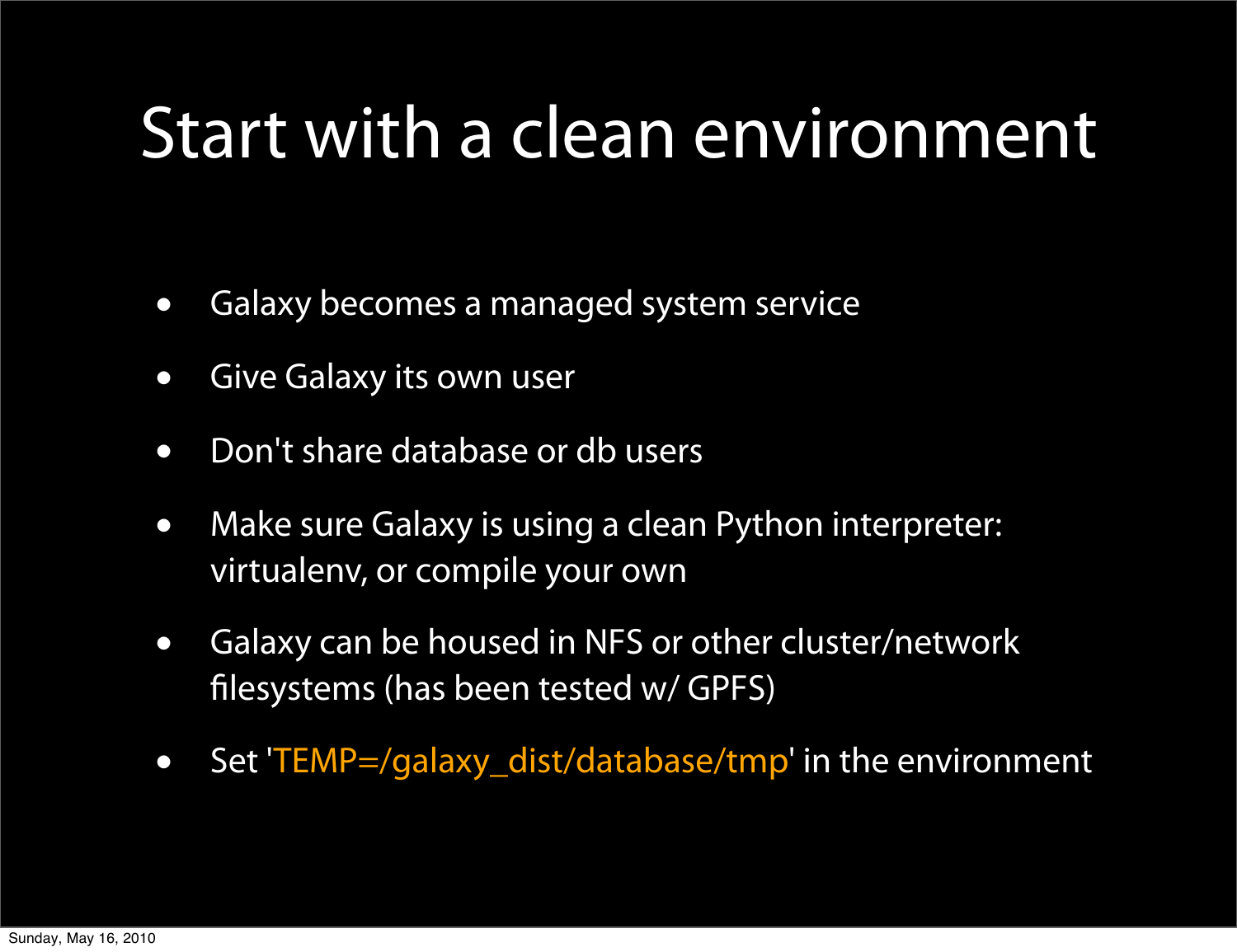# Basic Configuration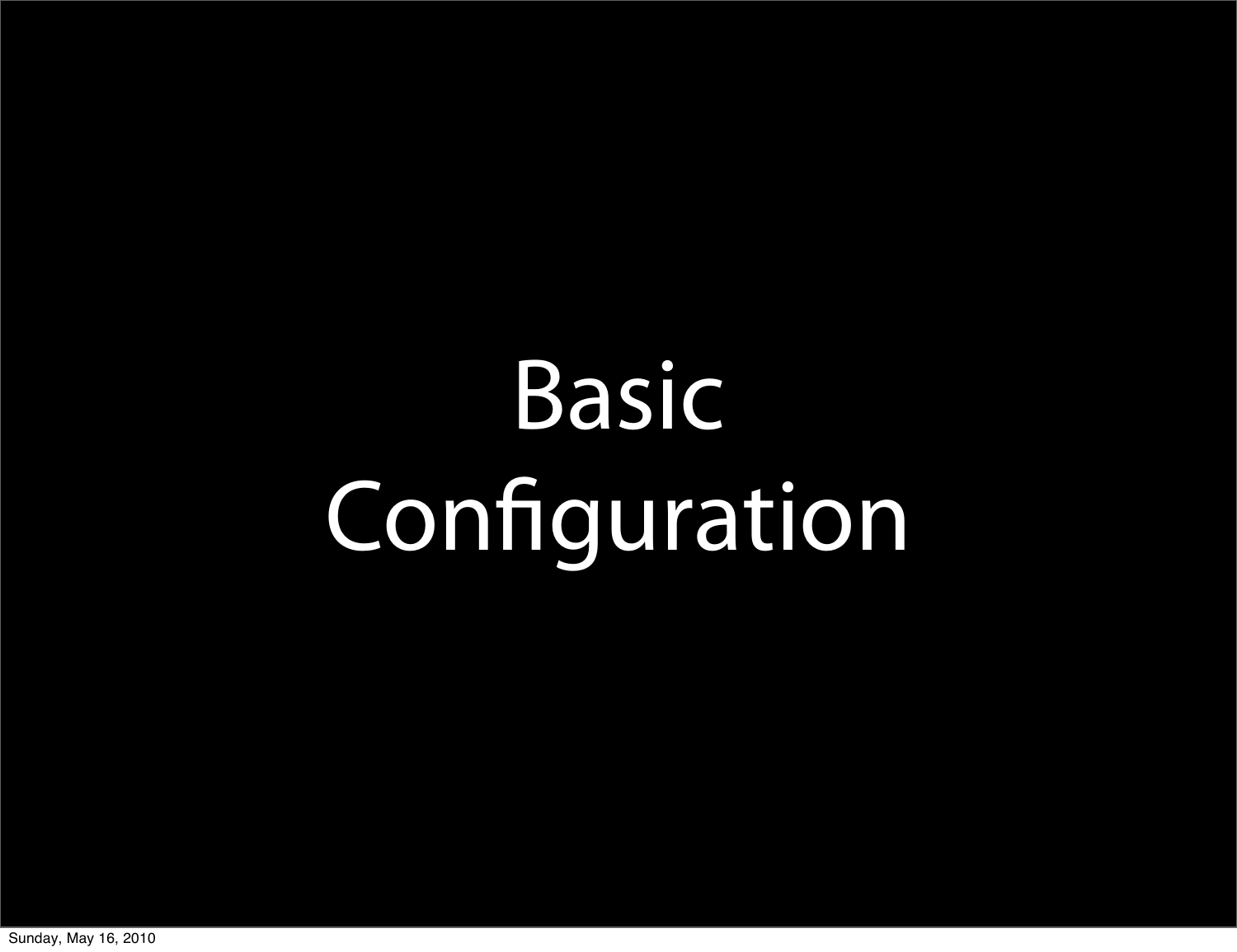#### Disable the developer settings

- use\_interactive  $=$  False Not even safe (exposes config)
- use\_debug = False You'll still be able to see tracebacks in the log file, doesn't load response in memory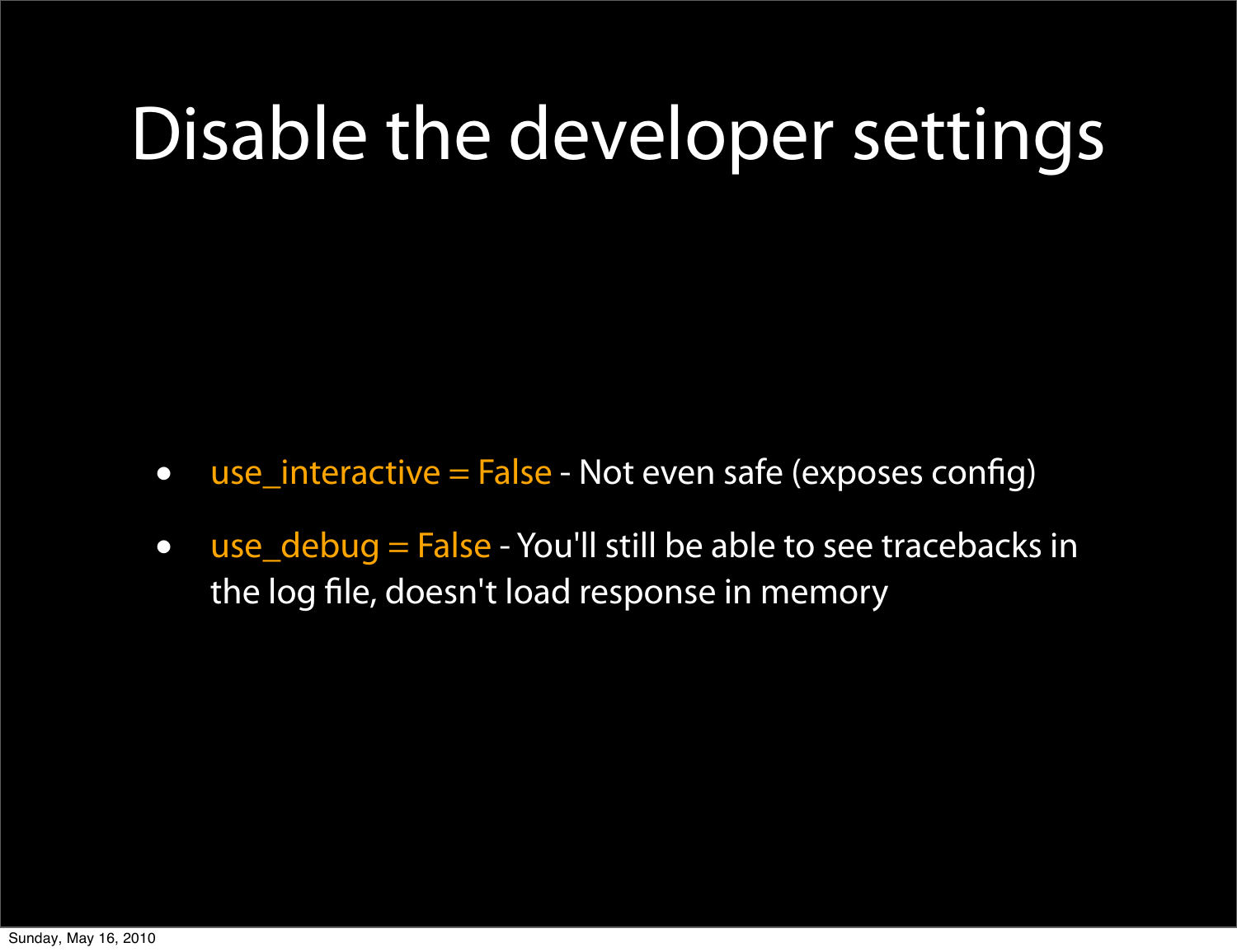#### Get a real database

- SQLite is serverless
- Galaxy is a heavy database consumer
- Locking will be an immediate issue
- Migrating data is no fun
- Setup is very easy: 'database\_connection = postgres://'

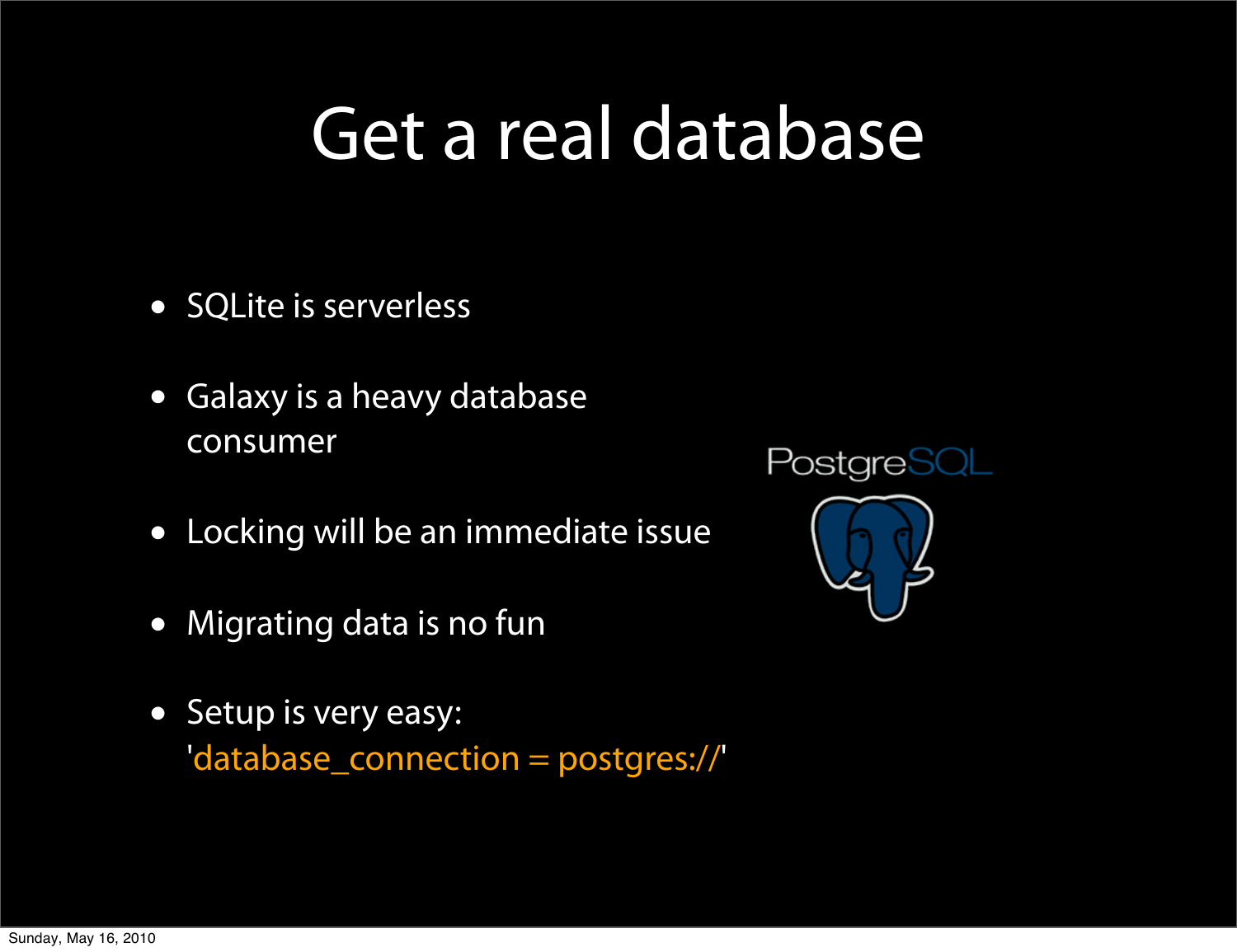### Offload the menial tasks: Proxy

- Directly serve static content faster than Galaxy's HTTP server
- Reduce load on the application
- Caching and compression
- Load balancing (more on that later)
- Hook your local authentication and authorization system



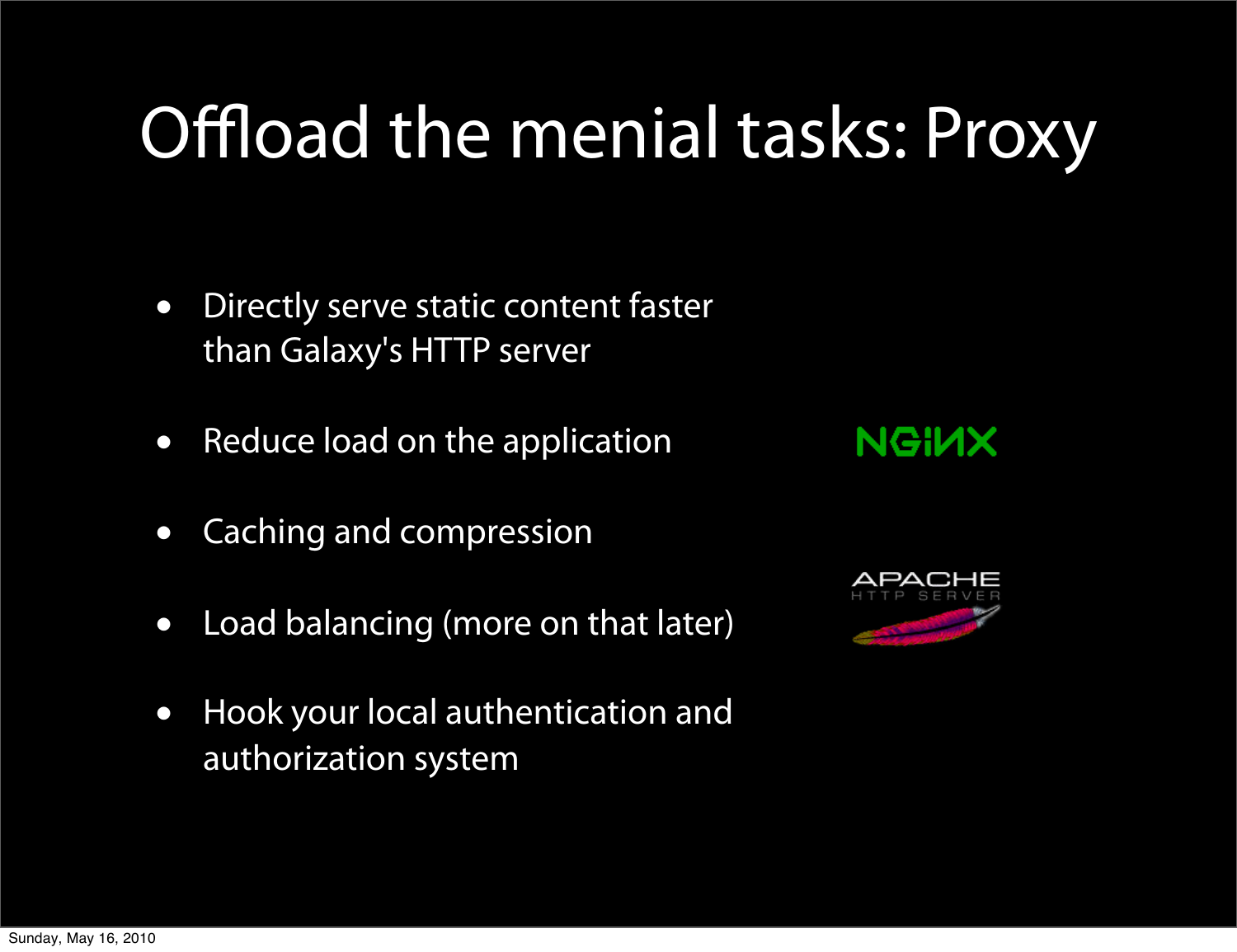### Let your tools run free: Cluster

- Move intensive processing (tool execution) to other hosts
- Frees up the application server to serve requests and manage jobs
- Utilize existing resources
- No job interruption upon restart
- Per-tool cluster options
- Generic DRMAA support upcoming
- It's easy: Set 'start\_job\_runners' and 'default\_cluster\_job\_runner' and go!





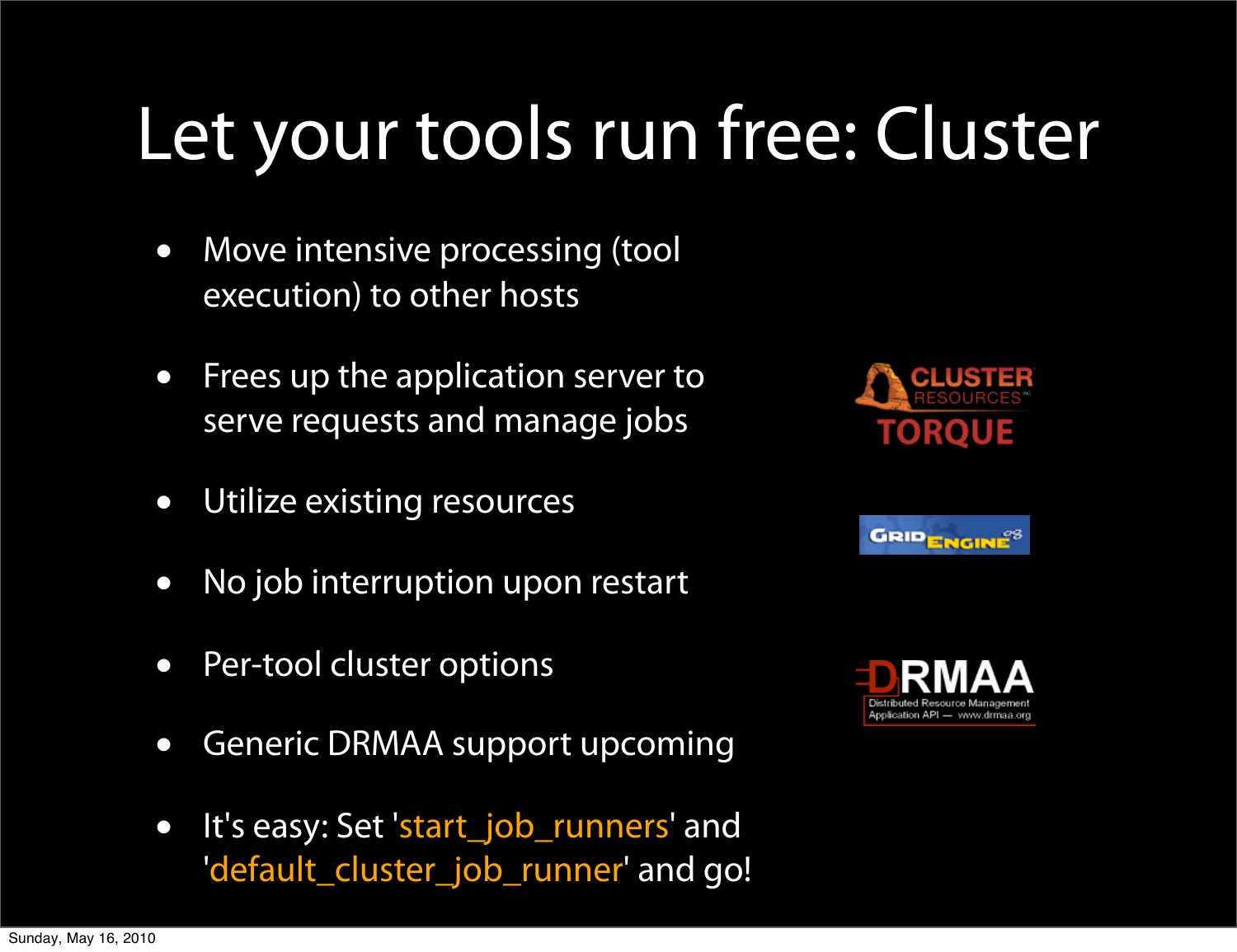# Advanced Configuration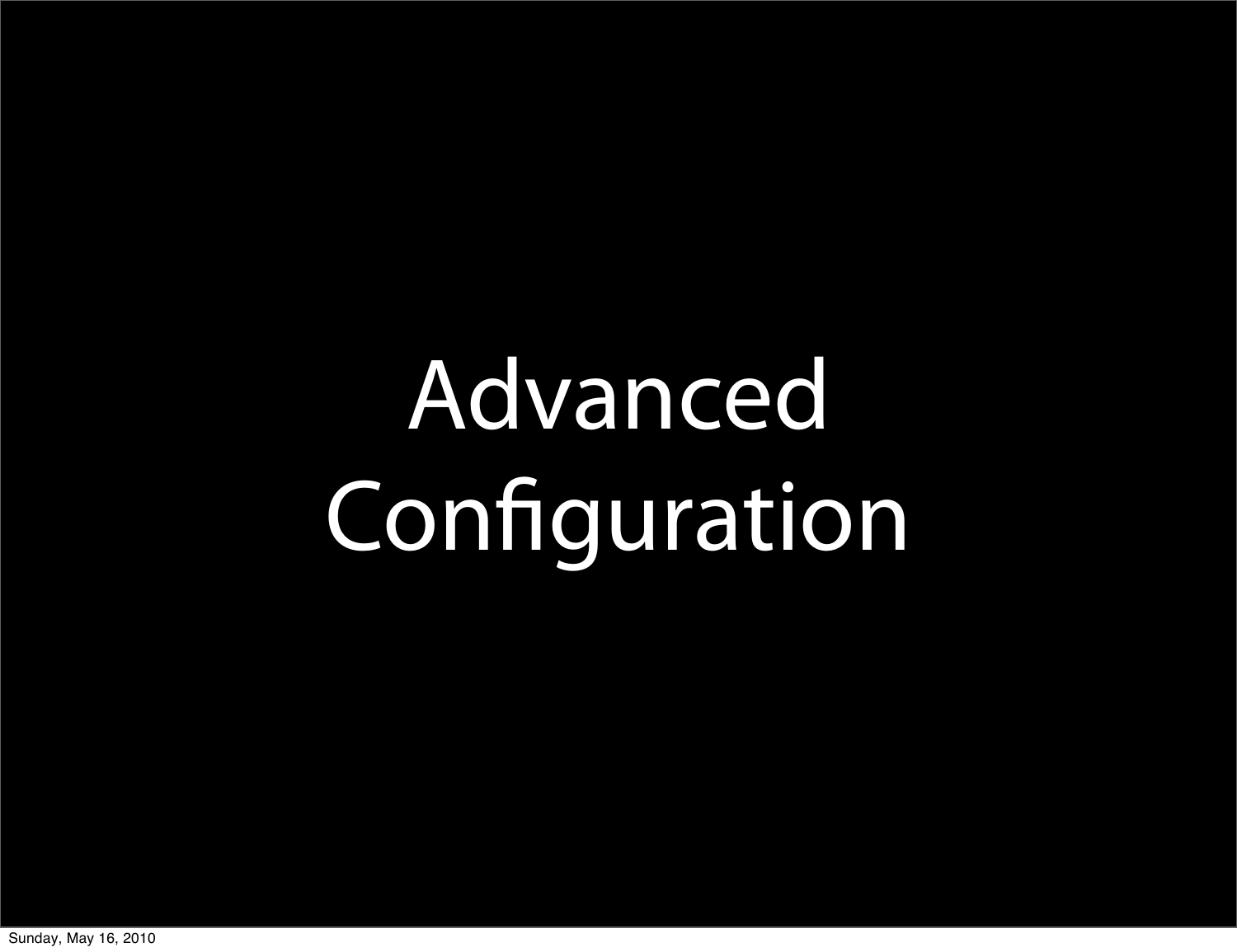# Python and threading

- Galaxy is multi-threaded. No problem, right?
- Problem... Enter the Global Interpreter Lock



• Guido says: "run multiple processes instead of threads!"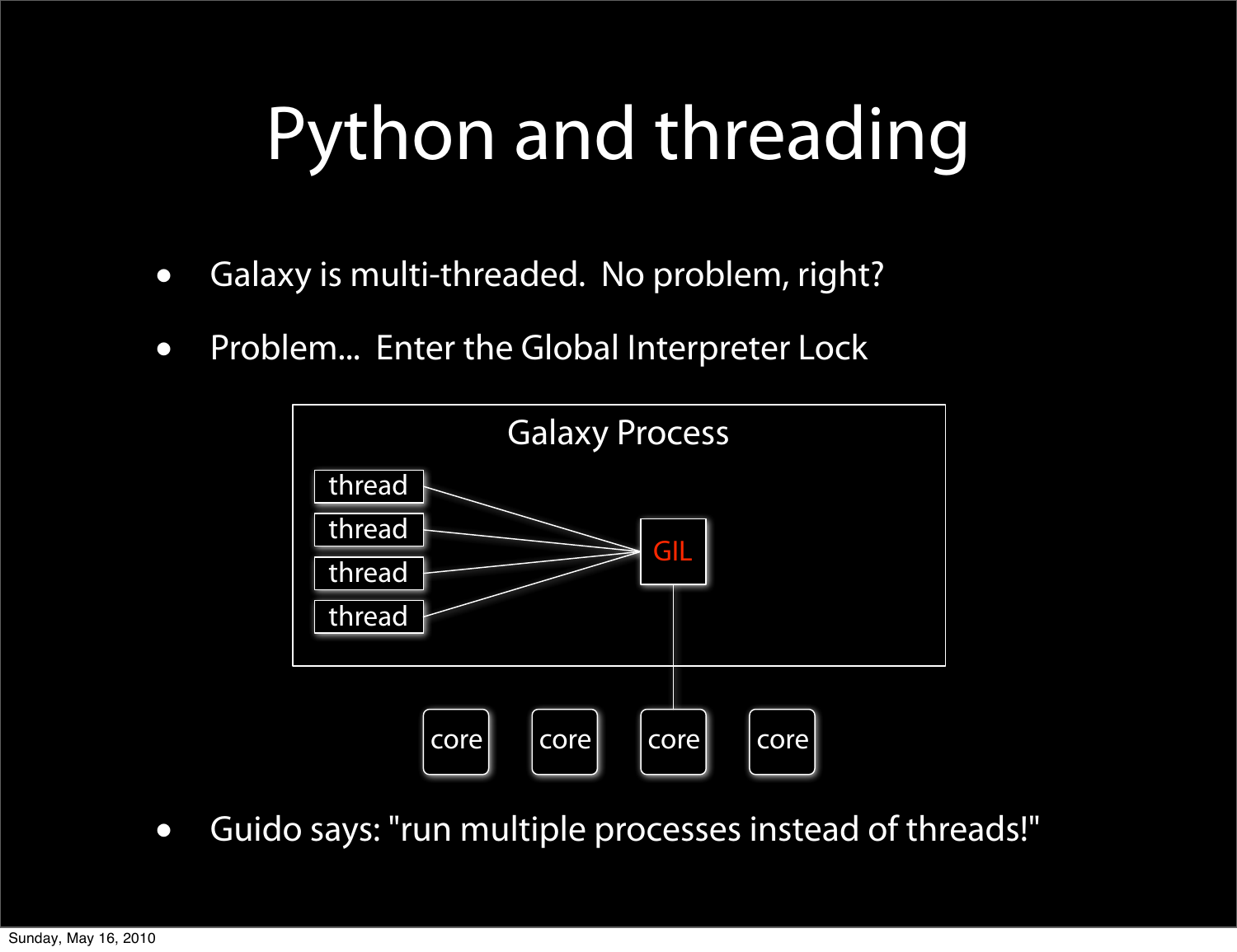### Galaxy's multiprocess model



- One job manager responsible for preparing and finishing jobs, monitoring cluster queue (> 1 upcoming)
- Many web servers
- Doesn't really need IPC, job notification through database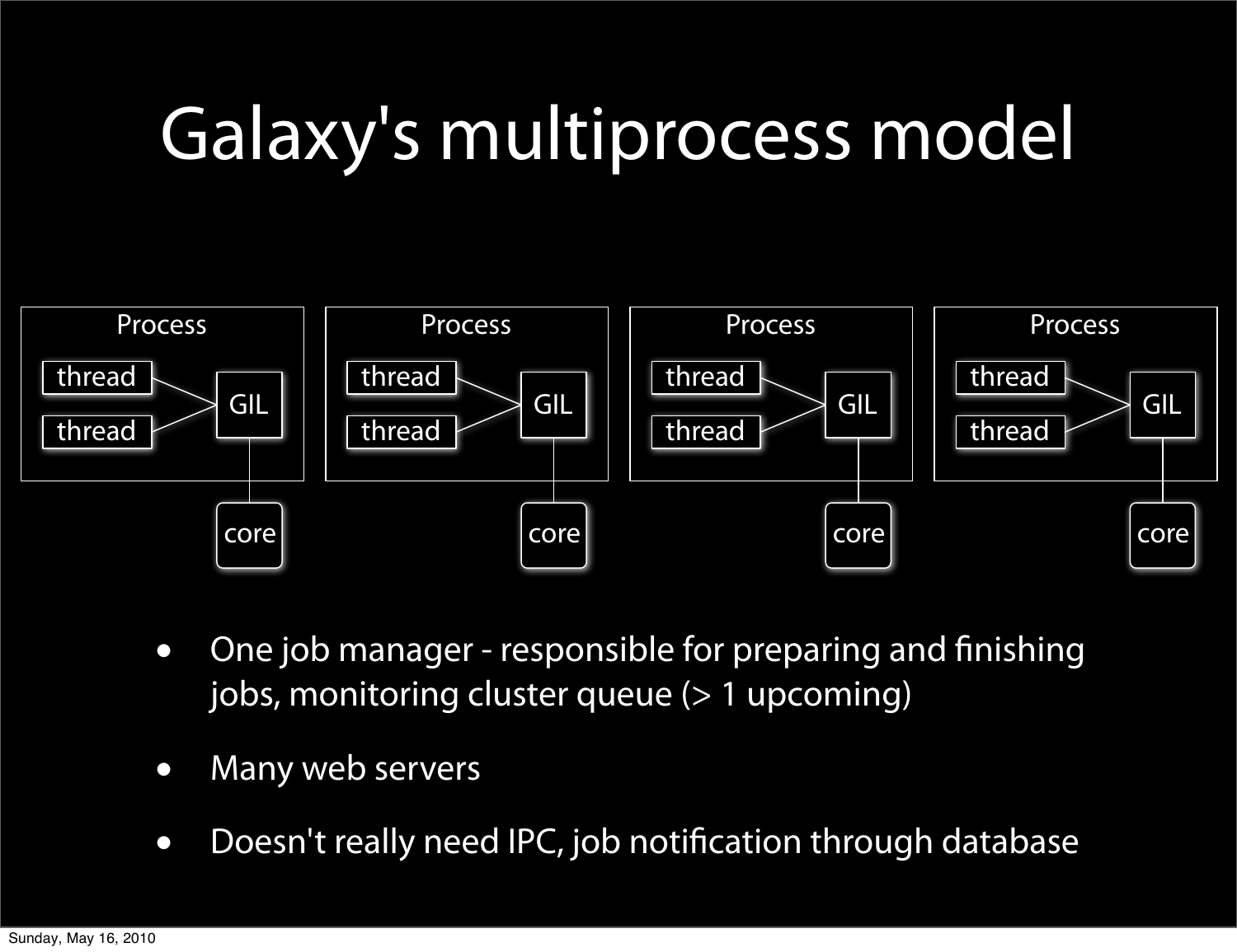#### Defining extra servers is easy

 $\bullet\bullet\bullet$ 

[server:web\_0] port = 8000 [server:web\_1] port = 8001 [server:web\_2]  $port = 8002$ 

[server:runner\_0] port = 8100

and soon: [server:runner\_1] port = 8101 [server:runner\_2]  $port = 8102$ 

...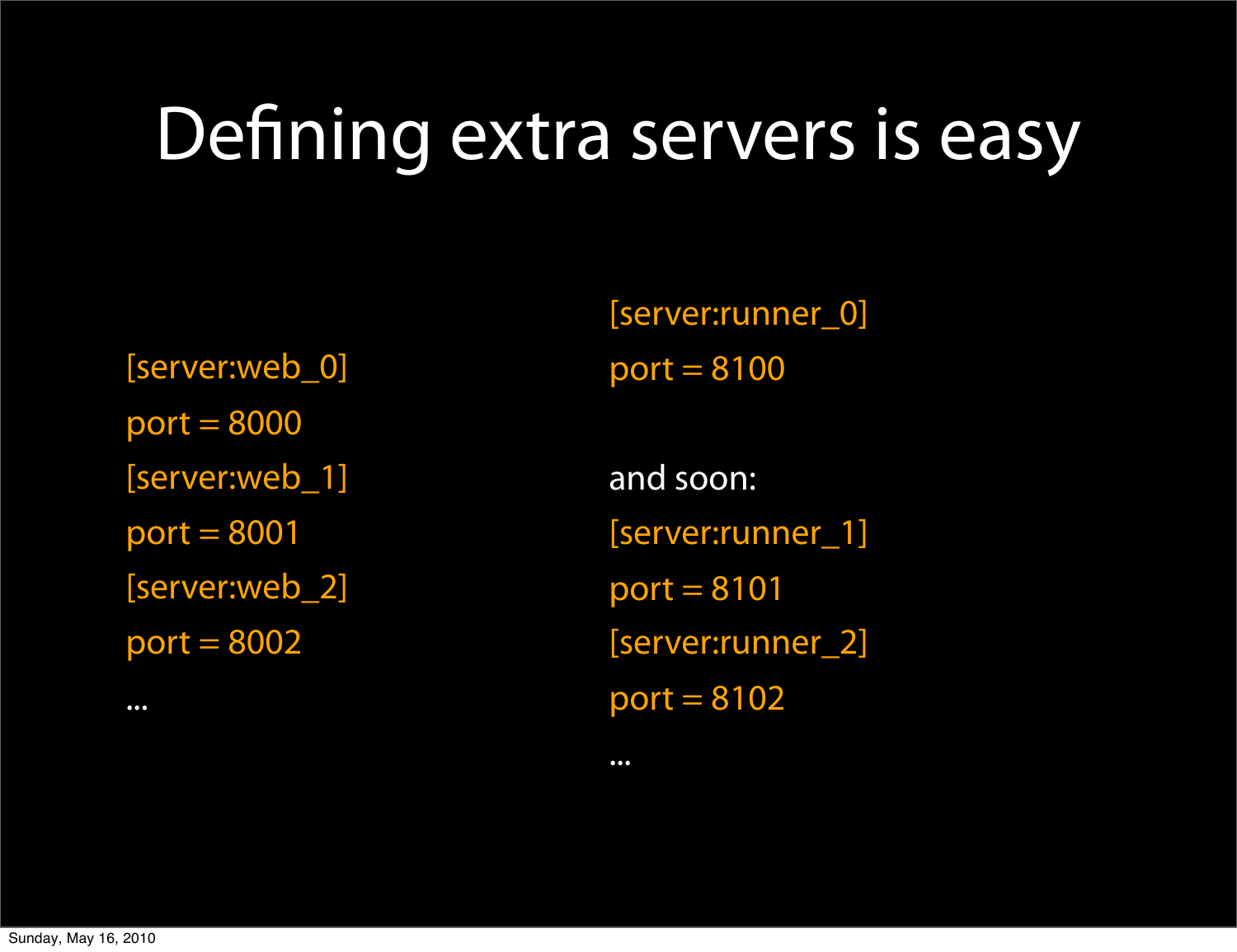### Unloading even more work

- Setting metadata is CPU intensive and will make Galaxy unresponsive
	- Make a new process (better yet, run on the cluster!)
	- All you need is: 'set\_metadata\_externally = True'
- Run the data source tools on the cluster if they have access to the Internet
	- Remove 'tool  $=$  local:///' from config file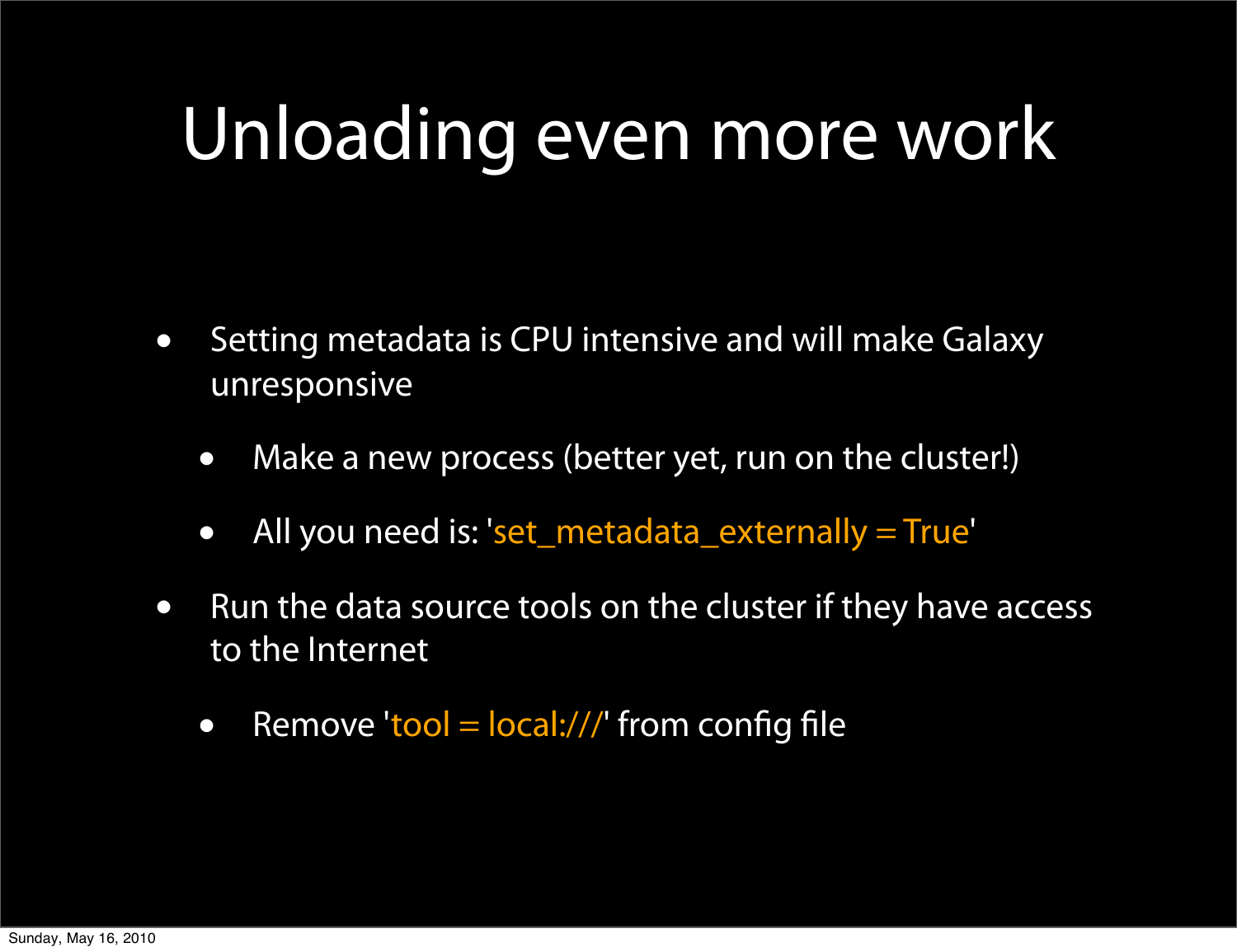#### Use the database effectively

- Let Postgres (not Galaxy) keep the result in memory. 'database\_engine\_option\_server\_side\_cursors = True'
- Allow more database connections. 'database\_engine\_option\_pool\_size = 10' 'database\_engine\_option\_max\_overflow = 20'
- Don't create unnecessary connections to the database. 'database\_engine\_option\_strategy = threadlocal'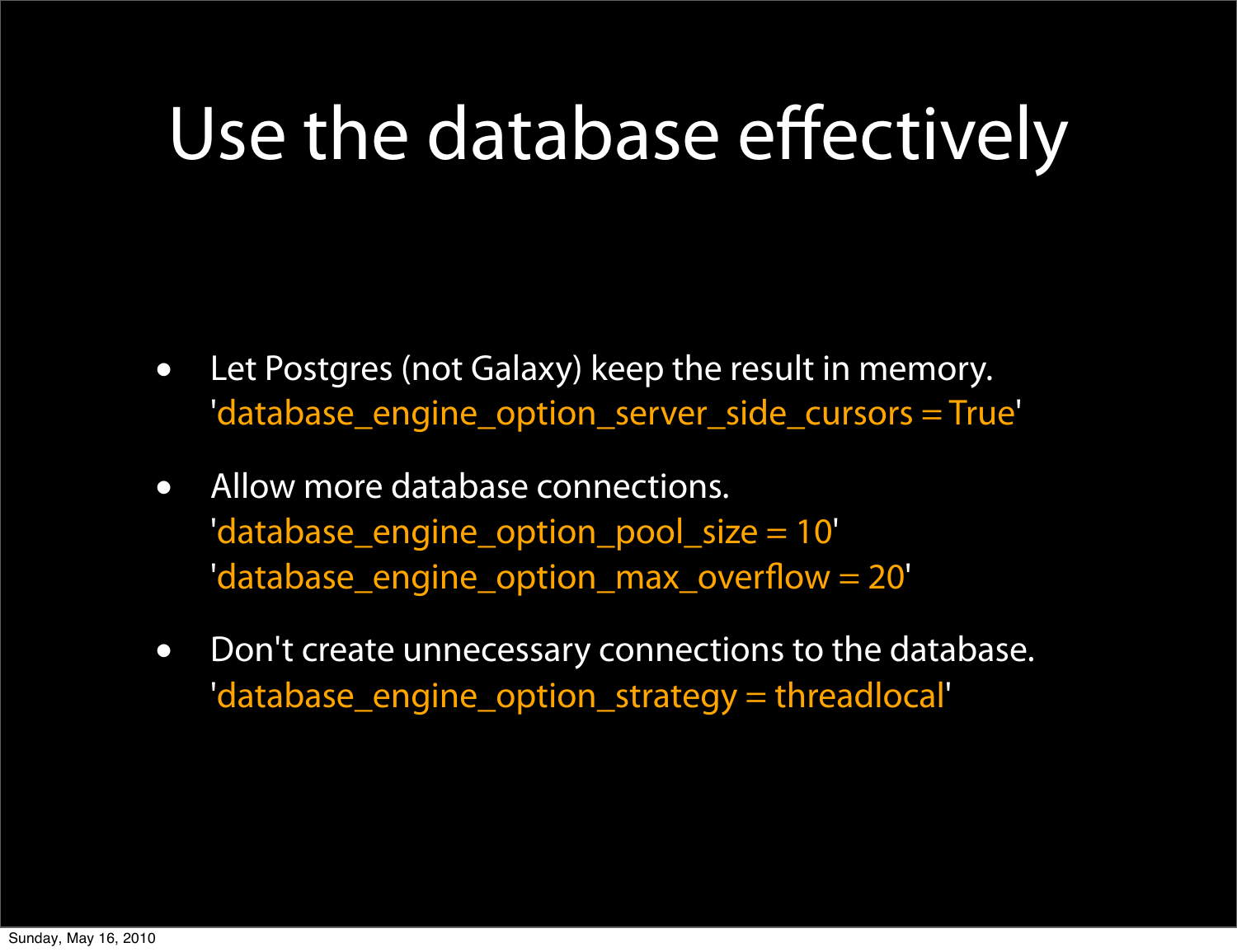### Downloading data

from Galaxy

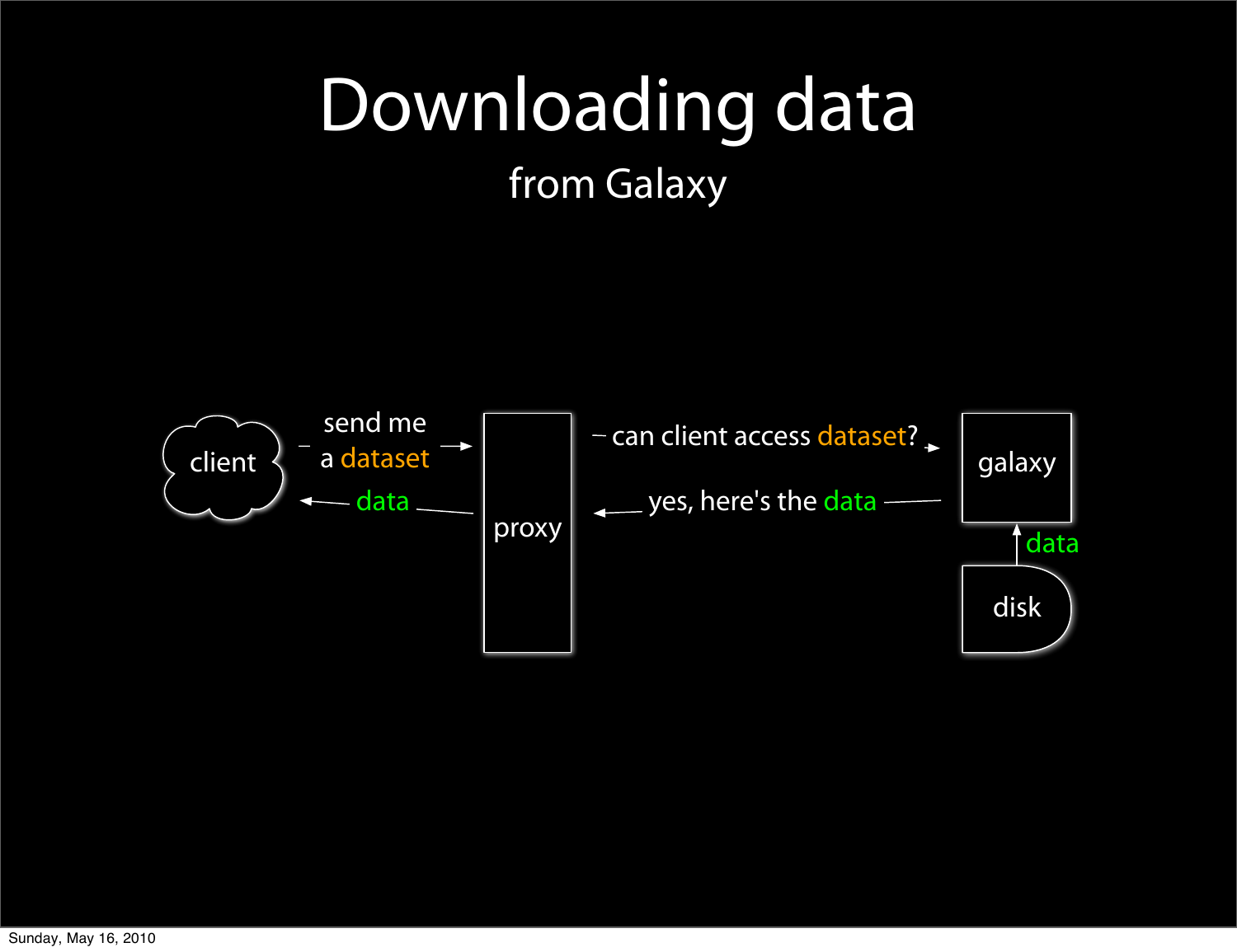### Downloading data

from the proxy

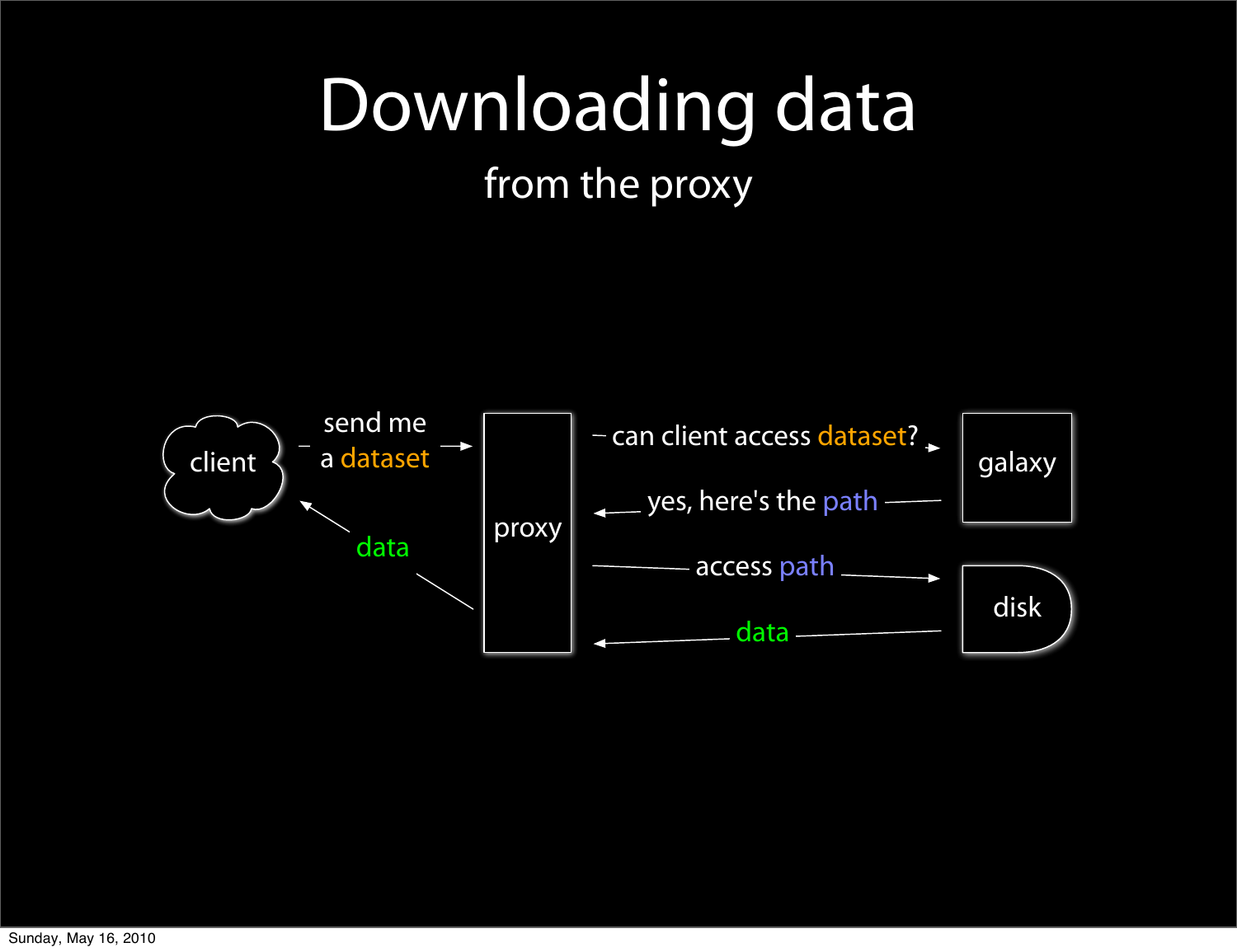# Downloading data

#### from the proxy

- The proxy server can send files much faster than Galaxy's internal HTTP server and file I/O methods
- Reduce load on the application, free the process
- Restartability
- Security is maintained: the proxy consults Galaxy for authZ
- Proxy server requires minimal config and then:
	- nginx: 'nginx\_x\_accel\_redirect\_base = /\_download'
	- Apache: 'apache\_xsendfile = True'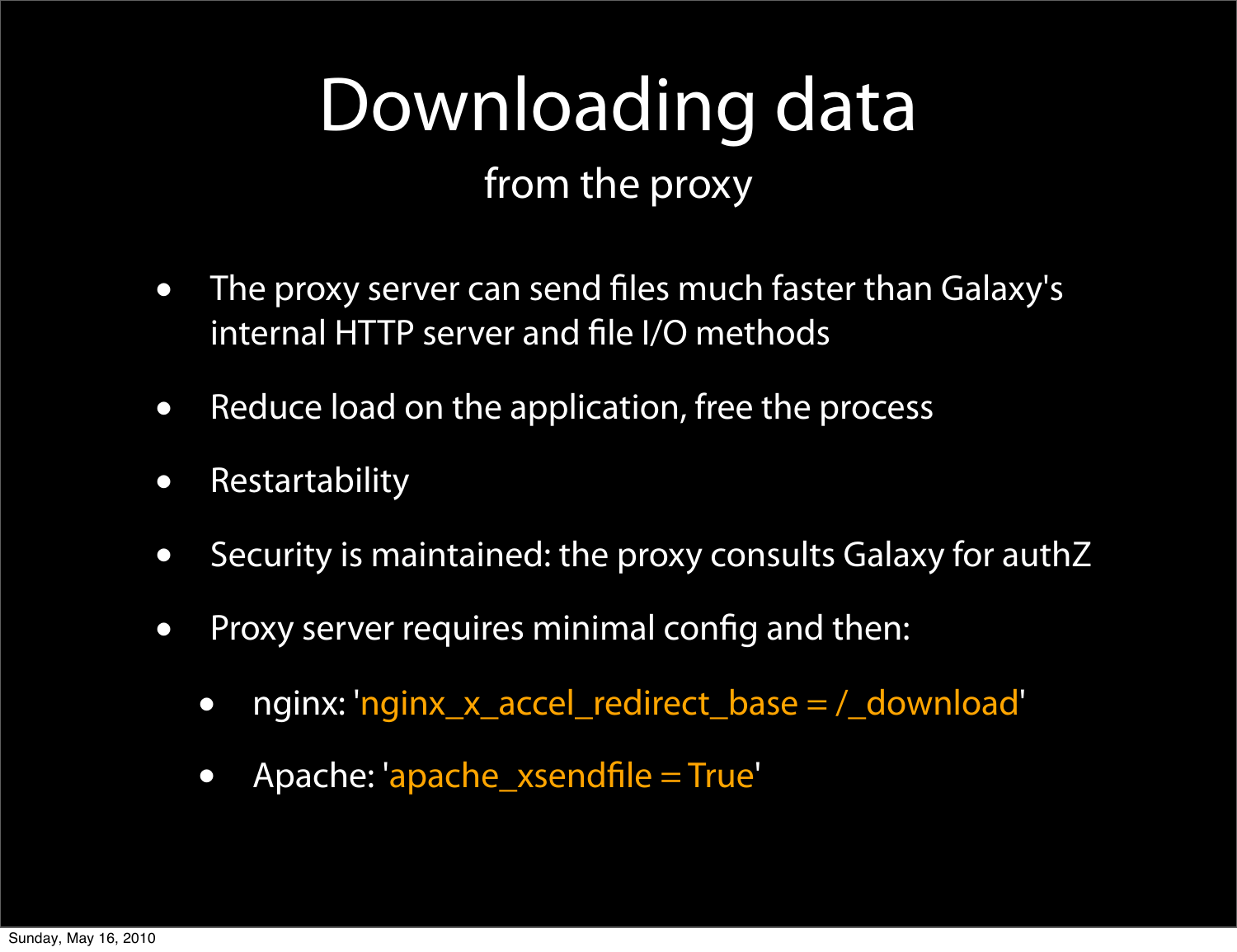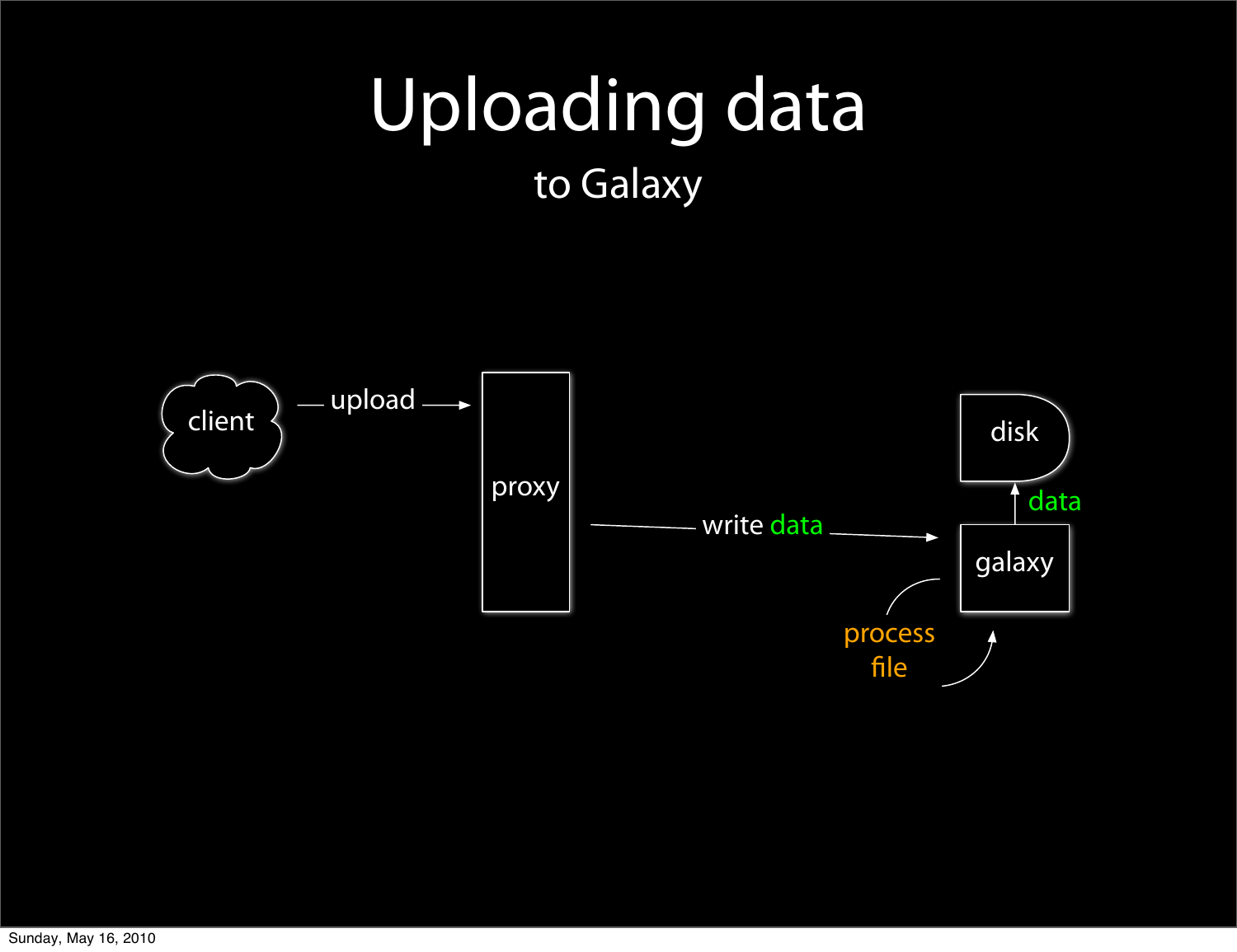# Uploading data

to the proxy

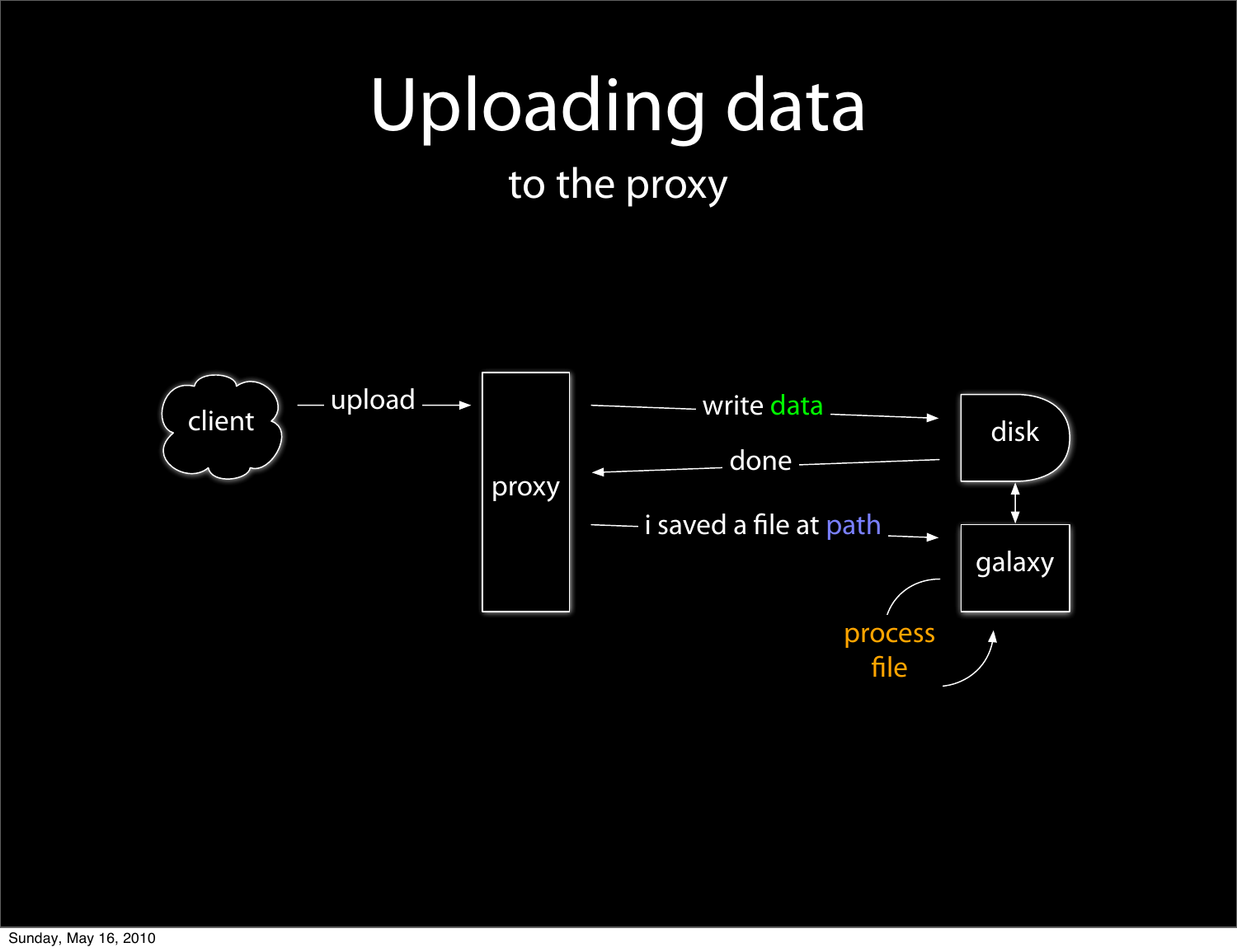#### Uploading data to the proxy

- The proxy is also better at receiving files than Galaxy
- Again, reduce load on the application, free the process
- Again, restartability
- More reliable
- Slightly more complicated to set up, and nginx only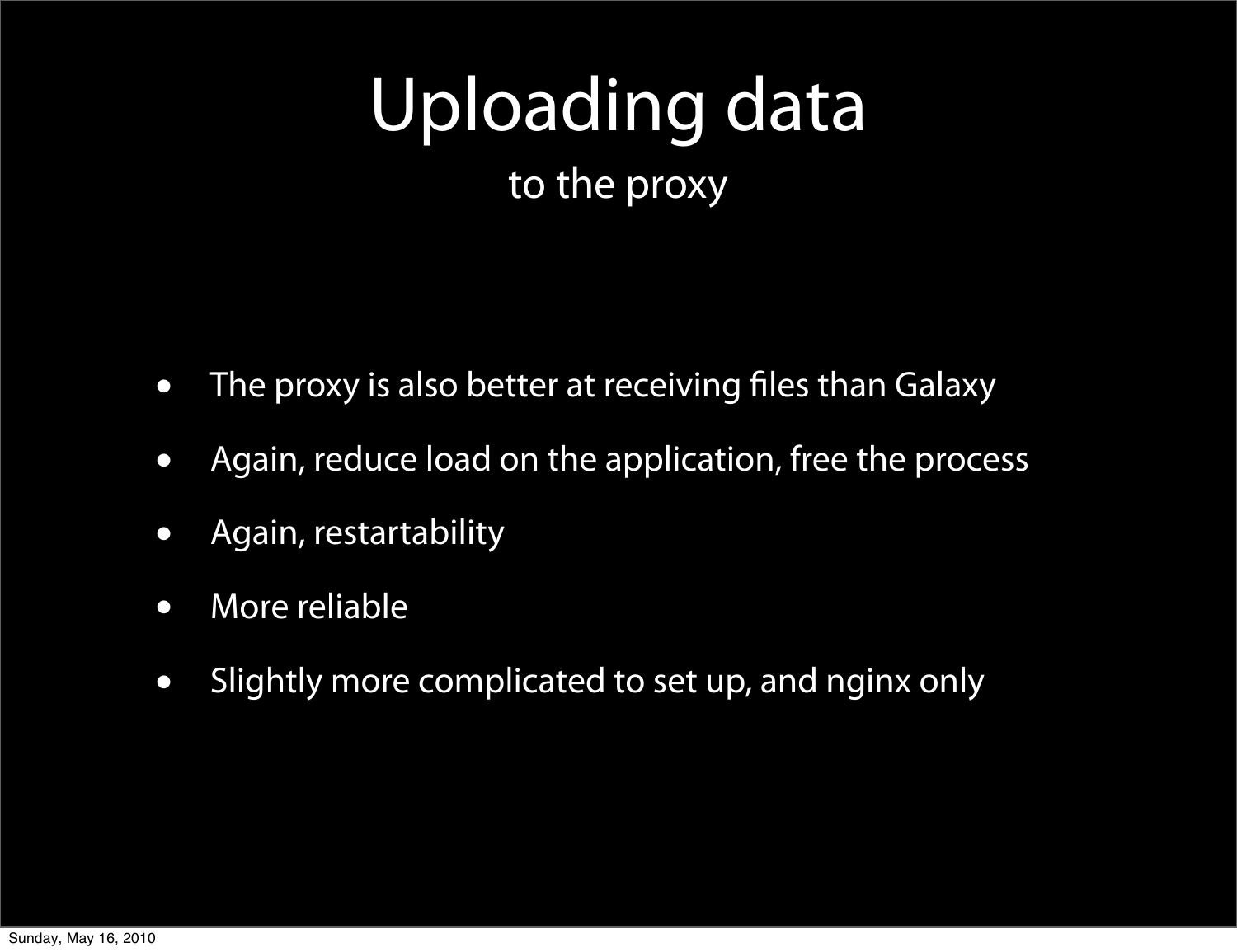# How do we run Galaxy Main?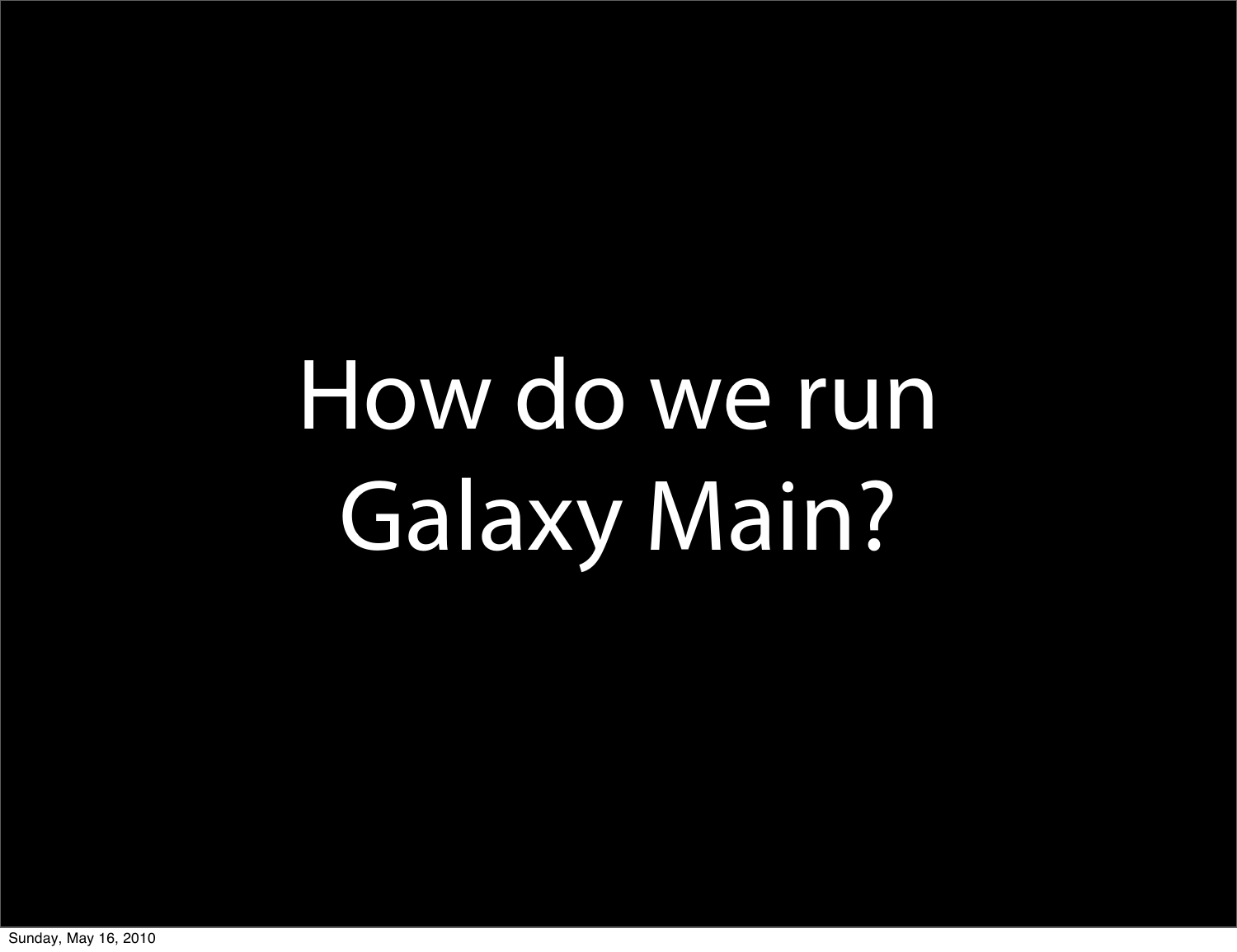